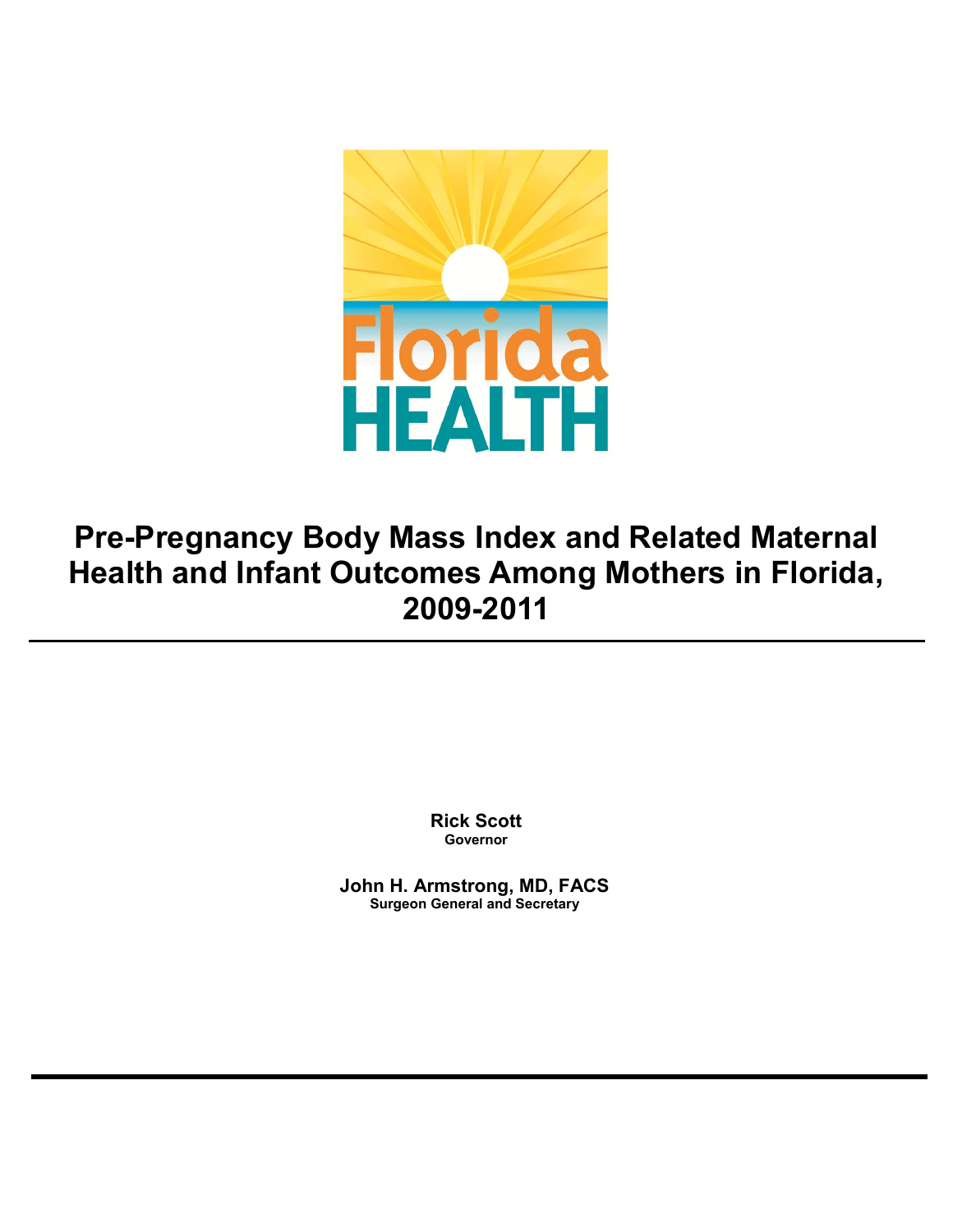# **Summary**

• From 2009 to 2011, 51.1% of Florida new mothers were a normal weight before pregnancy. Almost 20% of mothers were obese and over 24% were overweight; 4.8% of mothers were underweight.

#### **UNDERWEIGHT:**

- The prevalence of being underweight before pregnancy was highest among mothers 24 years old and younger, mothers who had never had a previous live birth, and mothers with an annual household income of less than \$15,000.
- Underweight mothers had a significantly higher prevalence of smoking cigarettes during the last three months of pregnancy compared to normal weight mothers.
- Compared to normal weight mothers, underweight mothers had a significantly higher prevalence of severe nausea, vomiting, or dehydration during pregnancy.
- Underweight mothers had a significantly higher prevalence of having a baby with low birth weight than normal weight mothers.

## **OVERWEIGHT:**

- The prevalence of being overweight before pregnancy was highest among mothers 25-34 years old, mothers who had one or more previous live births, and mothers who were Medicaid recipients.
- Compared to normal weight mothers, overweight mothers had a significantly higher prevalence of smoking cigarettes during the last three months of pregnancy.
- Compared to normal weight mothers, there was a significantly higher prevalence of overweight mothers who had high blood pressure during pregnancy.
- The prevalence of delivery by cesarean section was significantly higher among overweight mothers than among normal weight mothers.

#### **OBESE:**

- The prevalence of being obese before pregnancy was highest among non-Hispanic black mothers, mothers 20-34 years old, mothers who had four or more previous live births, mothers with an annual household income of less than \$35,000, and mothers who were Medicaid recipients.
- Obese mothers also had a significantly lower prevalence of taking prenatal vitamins before pregnancy compared to mothers who had a normal weight.
- Compared to mothers with a normal weight, obese mothers had a significantly higher prevalence of smoking cigarettes during the last three months of pregnancy and a significantly lower prevalence of drinking alcohol during the last three months of pregnancy.
- Compared to mothers with a normal weight, obese mothers had a significantly higher prevalence of gestational diabetes, high blood pressure during pregnancy, and severe nausea, vomiting, or dehydration. Obese mothers also had a higher prevalence of early labor pains.
- The prevalence of cesarean sections among obese mothers was 1.45 times as high as normal weight mothers.
- Obese mothers had a significantly higher prevalence of giving birth to infants with very low birth weight, infants large for gestational age, infants born premature, and infants having to go to the neonatal intensive care unit (NICU) than normal weight mothers.
- There was a significantly lower prevalence of breastfeeding among obese mothers than among normal weight mothers.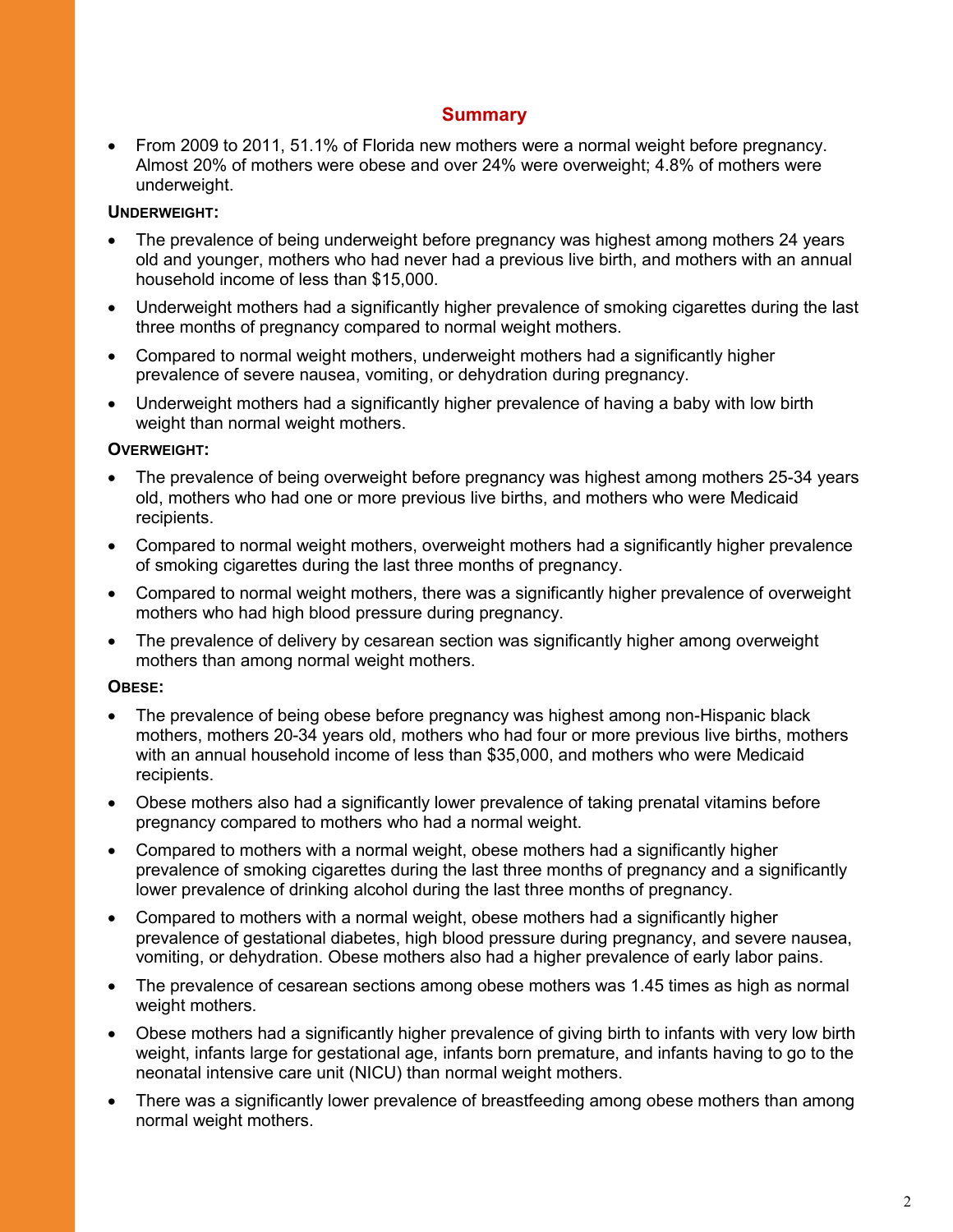#### **Introduction**

Being overweight or obese is associated with diabetes, hypertension, heart disease, high cholesterol, stroke, and a number of others conditions.<sup>1</sup> A large percentage of adults in the United States, including in Florida, are either overweight or obese. According to the 2013 Florida Behavioral Risk Factor Surveillance System (BRFSS) Survey, 62.8% of Florida adults were overweight or obese. Among Florida women, 55.3% were overweight or obese.

Being overweight or obese at any time can lead to increased health risks, however, being overweight or obese during pregnancy carries the risk of health problems for the infant and the mother. Maternal health conditions, including gestational diabetes and hypertension during pregnancy, occur at higher rates among obese mothers. Obese mothers also have higher rates of complications during pregnancy and delivery. Additionally, there can be increased risk of infants being stillborn or born at an unhealthy birth weight.<sup>2</sup> Being underweight may be associated with giving birth to a preterm infant or a low birth weight infant. $3$ 

This report looks at the 2009-2011 prevalence of pre-pregnancy obesity and related pregnancy behaviors, maternal health, and infant outcomes among new mothers in Florida.

The Florida Pregnancy Risk Assessment Monitoring System (PRAMS) is an ongoing surveillance system designed to collect data on maternal behaviors and experiences before, during, and shortly after pregnancy. PRAMS data enhance our understanding of maternal behaviors and their relationship with pregnancy outcomes. PRAMS is a multistate surveillance system operated jointly by the Centers for Disease Control and Prevention (CDC) and the states. Florida has been participating in the PRAMS surveillance project since June 1993.

Each month, Florida PRAMS selects approximately 200 new mothers among all live births from the Florida birth certificate database. PRAMS is a mail surveillance project with a telephone follow-up of nonresponders. Surveys in English and/or Spanish are mailed to new mothers two to five months after giving birth. Mothers are contacted by telephone if no response is received after multiple attempts to contact by mail. Florida PRAMS currently maintains an average response rate of 60%.

If any assistance is needed with interpretation or survey methods, please contact the Bureau of Epidemiology at (850) 245-4401.

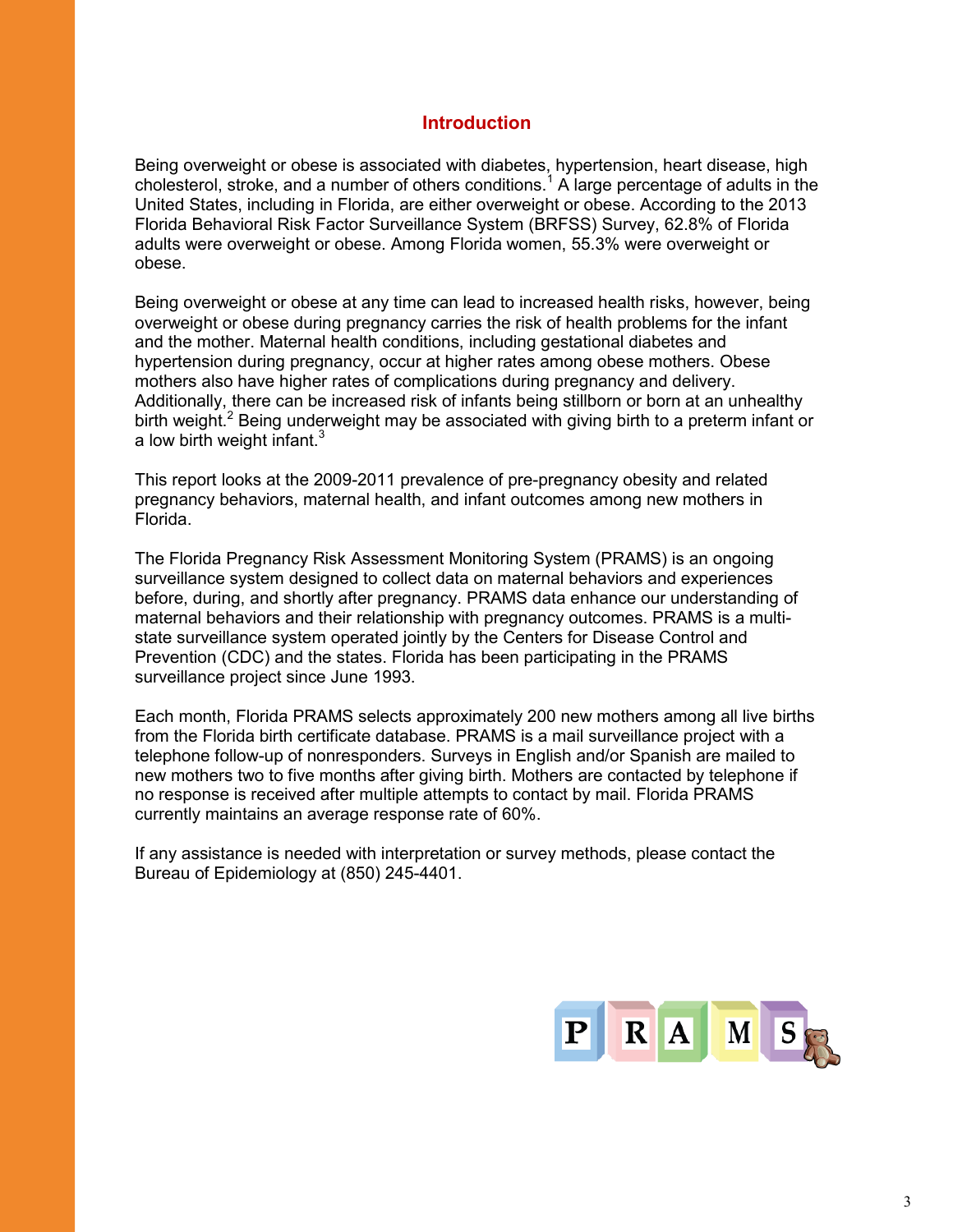# **Methods**

Body Mass Index (BMI) is a classification used to help determine if a person has problems with their weight based on their height. The calculation for BMI is *[(weight in pounds)/(height in inches)<sup>2</sup> ] x 703*.

BMI is commonly used to group people into one of four categories, which adhere to the CDC's categories<sup>1</sup>:

- Underweight: BMI of less than 18.5
- Normal weight: BMI of 18.5 to 24.9
- Overweight: BMI of 25.0 to 29.9
- Obese: BMI of 30.0 or higher

This report categorizes new mothers into one of the four BMI groups based on pre-pregnancy weight and height. BMI was analyzed with each of the included maternal behavior/health and infant health variables. These analyses were conducted using chi-square tests, independent of other variables. Table 1 includes 95% confidence intervals (CI) and all bar graphs include 95% CI error bars. For the purposes of this report, statistical significance was based on nonoverlapping 95% CIs. The possibility of confounding was not analyzed in this report. The findings in this report are unadjusted and associations between variables may not be causal.

In order to have a larger sample size, three years of data—2009, 2010, and 2011—were combined for this analysis. From 2009 to 2011, 7,202 new mothers in Florida were randomly selected to participate and a total of 4,281 respondents completed the survey. The data presented in this report are adjusted, or "weighted," by the CDC to be representative of the entire Florida population of pregnancies which resulted in a live birth (excluding those that resulted in pluralities of four or greater).

#### **Results**

In the 2009-2011 study period, 19.9% of new mothers in Florida were obese, 24.2% were overweight, 51.1% were a normal weight and 4.8% were underweight before their pregnancy (Figure 1). One of the U.S. Healthy People 2020 objectives is to increase the percentage of mothers who had a pre-pregnancy BMI in the normal range to 53.4%. Florida has not yet achieved this goal.



#### **Figure 1: Percentage of Florida New Mothers by Pre-Pregnancy BMI Category, 2009-2011**

Source: Florida PRAMS, 2009-2011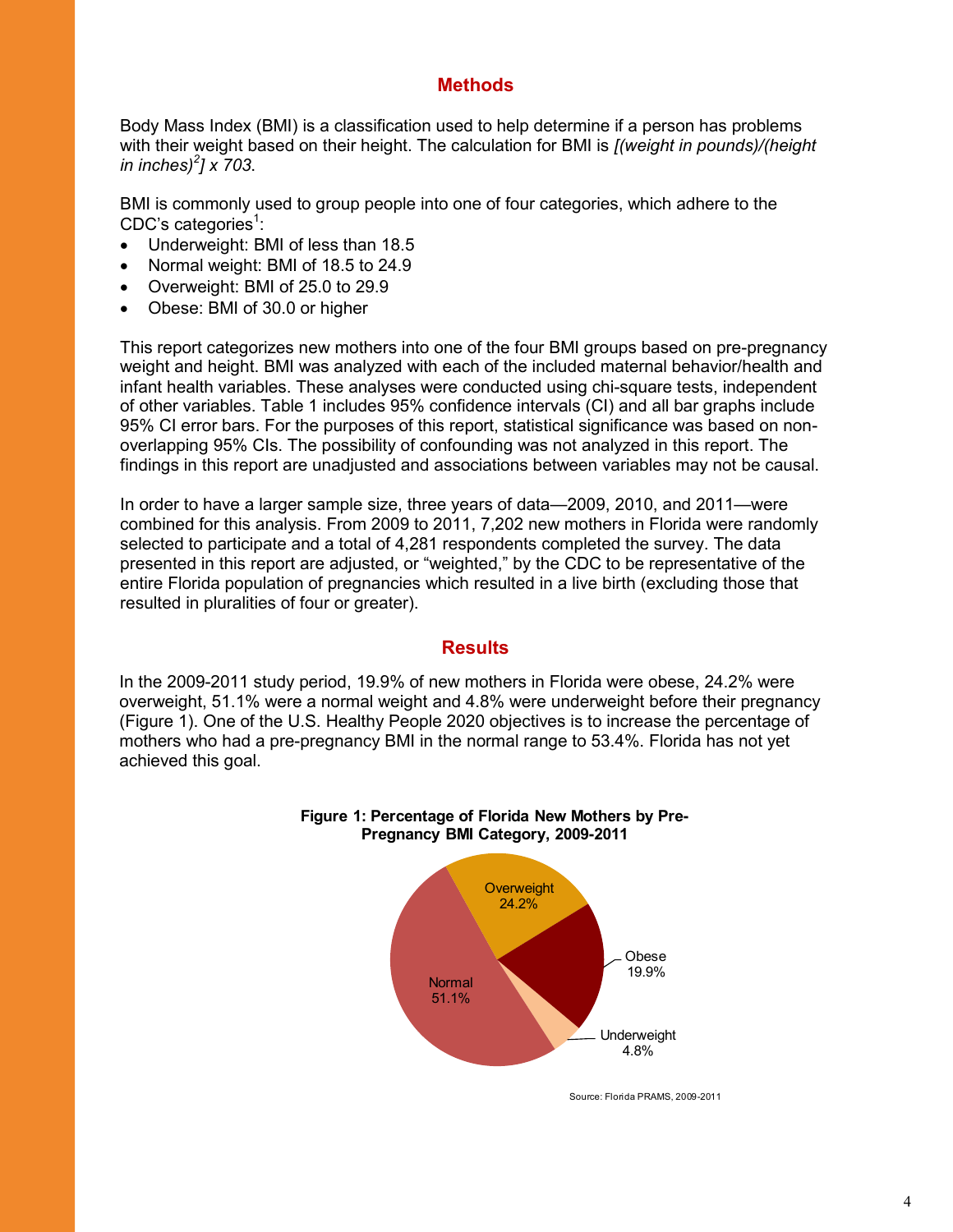## **BMI and Demographic Factors**

BMI can be influenced by a number of factors, including demographic characteristics. Table 1 displays, for each of the demographic categories, the percentage of new mothers in each of the BMI groups.

The prevalence of pre-pregnancy obesity among Florida new mothers was significantly higher among non-Hispanic black mothers compared to non-Hispanic white mothers.

The younger age groups had a significantly higher prevalence of being underweight than the older age groups. Compared to mothers younger than 19 years old, there was a significantly higher prevalence of overweight mothers 25-34 years old and a higher prevalence of obese mothers 20-34 years old.

There was a significantly higher prevalence of being underweight among mothers who never had a previous live birth. Mothers who had one to three previous live births had a significantly higher prevalence of being overweight than mothers who never had a previous live birth, while mothers who had four or more previous live births had a significantly higher prevalence of being overweight or obese than mothers who never had a previous live birth.

Mothers who had an annual household income of \$35,000 or more had a significantly lower prevalence of being underweight compared to mothers with an annual household income of less than \$15,000, and a significantly lower prevalence of being obese compared to mothers with an annual household income of less than \$35,000.

| Table 1: Demographic Characteristics of Florida New Mothers by Pre-Pregnancy BMI, 2009-2011                                                                 |           |                    |                             |            |                         |            |                           |            |
|-------------------------------------------------------------------------------------------------------------------------------------------------------------|-----------|--------------------|-----------------------------|------------|-------------------------|------------|---------------------------|------------|
|                                                                                                                                                             |           | <b>Underweight</b> | <b>Normal</b><br>$N = 2068$ |            | Overweight<br>$N = 967$ |            | <b>Obese</b><br>$N = 804$ |            |
|                                                                                                                                                             | $N = 225$ |                    |                             |            |                         |            |                           |            |
| Characteristic                                                                                                                                              | %         | 95% CI             | %                           | 95% CI     | %                       | 95% CI     | %                         | 95% CI     |
| Overall                                                                                                                                                     | 4.8       | 4.1, 5.6           | 51.1                        | 49.2, 52.9 | 24.2                    | 22.6, 25.8 | 19.9                      | 18.4, 21.3 |
| Race/Ethnicity                                                                                                                                              |           |                    |                             |            |                         |            |                           |            |
| NH White                                                                                                                                                    | 5.6       | 4.4, 6.9           | 53.6                        | 51.0, 56.3 | 23.3                    | 21.1, 25.6 | 17.4                      | 15.4, 19.4 |
| <b>NH Black</b>                                                                                                                                             | 4.6       | 2.8, 6.5           | 42.1                        | 37.6, 46.5 | 24.9                    | 21.0, 28.8 | 28.4                      | 24.3, 32.4 |
| Hispanic                                                                                                                                                    | 3.7       | 2.5, 5.0           | 49.9                        | 46.5, 53.3 | 26.0                    | 23.0, 29.0 | 20.4                      | 17.6, 23.2 |
| Age                                                                                                                                                         |           |                    |                             |            |                         |            |                           |            |
| $≤19$ Years                                                                                                                                                 | 8.8       | 5.3, 12.3          | 61.1                        | 54.8, 67.3 | 16.9                    | 12.2, 21.6 | 13.2                      | 8.8, 17.6  |
| 20-24 Years                                                                                                                                                 | 7.1       | 5.2, 9.0           | 49.5                        | 45.7, 53.3 | 22.5                    | 19.3, 25.7 | 20.9                      | 17.8, 24.0 |
| 25-34 Years                                                                                                                                                 | 3.6       | 2.6, 4.5           | 49.7                        | 47.2, 52.2 | 26.0                    | 23.8, 28.3 | 20.7                      | 18.7, 22.8 |
| ≥35 Years                                                                                                                                                   | 3.1       | 1.4, 4.8           | 52.6                        | 47.8, 57.3 | 25.1                    | 20.9, 29.3 | 19.2                      | 15.4, 23.0 |
| <b>Number of Past Live Births</b>                                                                                                                           |           |                    |                             |            |                         |            |                           |            |
| None                                                                                                                                                        | 6.4       | 5.1, 7.7           | 54.4                        | 51.7, 57.1 | 20.8                    | 18.6, 23.0 | 18.4                      | 16.3, 20.6 |
| $1$ to $3$                                                                                                                                                  | 3.6       | 2.7, 4.6           | 49.5                        | 46.9, 52.1 | 26.5                    | 24.2, 28.9 | 20.3                      | 18.2, 22.4 |
| 4 or More                                                                                                                                                   | 1.6       | 0.0, 4.1           | 32.3                        | 22.8, 41.7 | 33.8                    | 24.1, 43.4 | 32.3                      | 22.9, 41.8 |
| <b>Education</b>                                                                                                                                            |           |                    |                             |            |                         |            |                           |            |
| <high school<="" td=""><td>5.8</td><td>3.6, 8.0</td><td>44.1</td><td>39.1, 49.0</td><td>27.5</td><td>23.0, 31.9</td><td>22.7</td><td>18.5, 26.8</td></high> | 5.8       | 3.6, 8.0           | 44.1                        | 39.1, 49.0 | 27.5                    | 23.0, 31.9 | 22.7                      | 18.5, 26.8 |
| High School                                                                                                                                                 | 5.9       | 4.4, 7.5           | 46.0                        | 42.6, 49.4 | 26.0                    | 23.0, 29.0 | 22.0                      | 19.2, 24.8 |
| >High School                                                                                                                                                | 3.9       | 3.0, 4.9           | 56.2                        | 53.8, 58.7 | 22.1                    | 20.1, 24.2 | 17.7                      | 15.8, 19.6 |
| <b>Annual Household Income</b>                                                                                                                              |           |                    |                             |            |                         |            |                           |            |
| $<$ \$15,000                                                                                                                                                | 6.7       | 5.1, 8.2           | 46.9                        | 43.6, 50.2 | 23.7                    | 20.9, 26.5 | 22.8                      | 20.0, 25.5 |
| \$15,000-\$34,999                                                                                                                                           | 4.2       | 2.7, 5.6           | 46.9                        | 43.2, 50.5 | 27.3                    | 24.0, 30.6 | 21.6                      | 18.6, 24.6 |
| \$35,000 or More                                                                                                                                            | 3.5       | 2.3, 4.6           | 58.4                        | 55.5, 61.4 | 22.1                    | 19.6, 24.7 | 15.9                      | 13.7, 18.2 |
| <b>Marital Status</b>                                                                                                                                       |           |                    |                             |            |                         |            |                           |            |
| Married                                                                                                                                                     | 4.3       | 3.2, 5.3           | 53.3                        | 50.8, 55.8 | 23.6                    | 21.5, 25.8 | 18.7                      | 16.8, 20.7 |
| Unmarried                                                                                                                                                   | 5.5       | 4.3, 6.7           | 48.6                        | 45.9, 51.4 | 24.8                    | 22.4, 27.2 | 21.1                      | 18.8, 23.3 |
| <b>Medicaid Status</b>                                                                                                                                      |           |                    |                             |            |                         |            |                           |            |
| <b>Medicaid Recipient</b>                                                                                                                                   | 5.7       | 4.6, 6.8           | 45.5                        | 43.0, 48.0 | 26.4                    | 24.2, 28.6 | 22.4                      | 20.3, 24.5 |
| Not Medicaid Recipient 3.8                                                                                                                                  |           | 2.7, 4.8           | 58.6                        | 55.8, 61.3 | 21.3                    | 19.0, 23.6 | 16.4                      | 14.3, 18.4 |

Mothers who were Medicaid recipients had a significantly higher prevalence of being overweight or obese than mothers who were not Medicaid recipients.

Source: Florida PRAMS, 2009-2011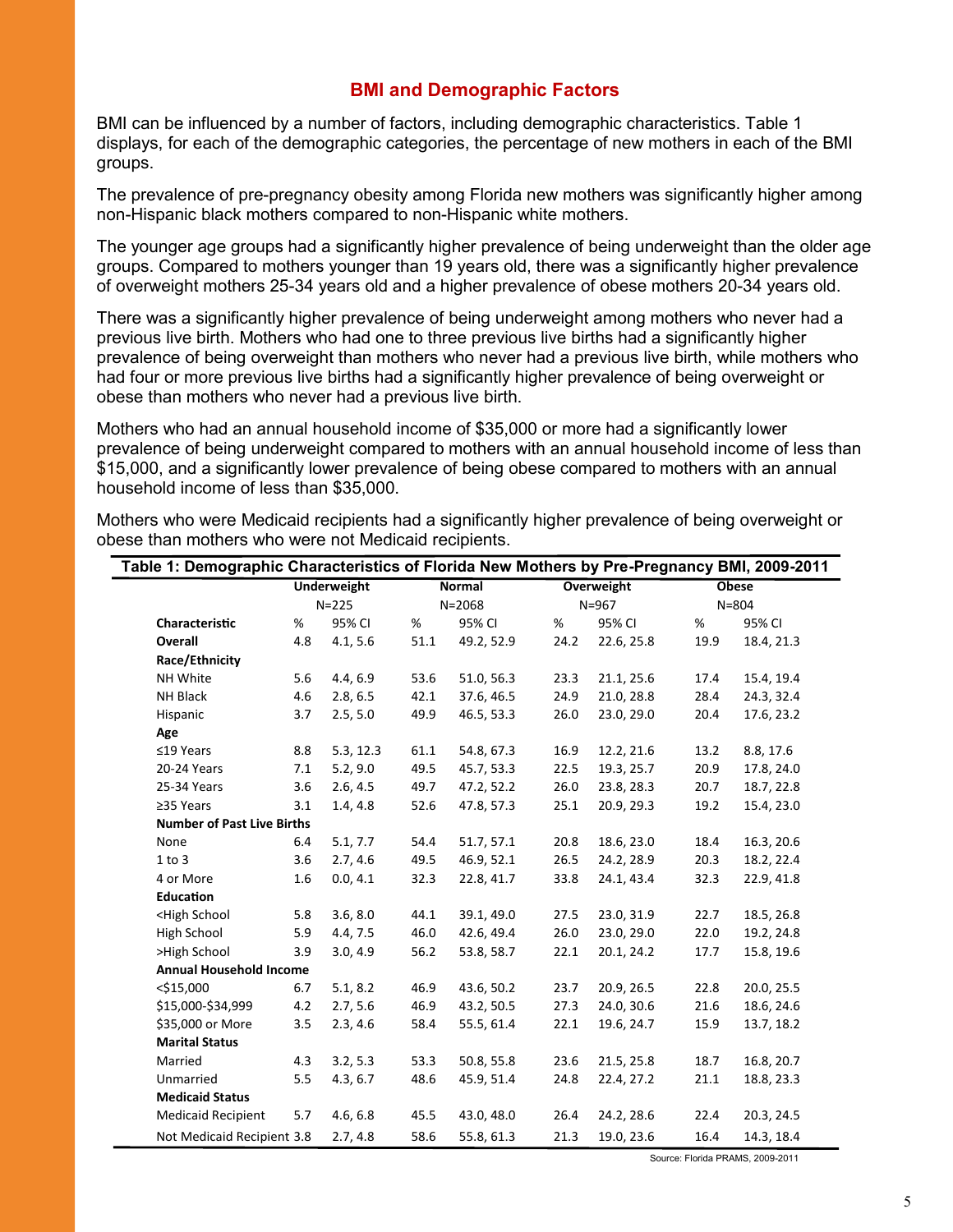## **BMI and Maternal Behaviors**

Before getting pregnant, 19.5% of new mothers discussed the importance of having a healthy weight with a health care worker.

The prevalence of taking a multivitamin, a prenatal vitamin, or a folic acid vitamin at least once per week during the month before pregnancy was significantly lower among obese mothers compared to normal weight mothers.

The prevalence of smoking cigarettes during the last three months of pregnancy was significantly higher among mothers who were underweight, overweight, or obese compared to mothers with a normal weight. However, the prevalence of drinking alcohol during the last three months of pregnancy showed a different result, with obese mothers having a significantly lower prevalence when compared to mothers who had a normal weight (Figure 2).

Florida overweight mothers had a mean weight gain of 32.6 pounds during pregnancy, while obese mothers had a mean weight gain of 27 pounds. The Institute of Medicine recommends overweight mothers gain 15-25 pounds and obese mothers gain 11-20 pounds during pregnancy. Florida overweight and obese mothers exceeded these recommendations. Florida normal weight mothers had a mean weight gain of 33.6 pounds and underweight mothers had a mean weight gain of 35 pounds. Both of these groups were within the recommended weight gain range of 28-40 pounds for underweight mothers and 25-35 pounds for normal weight mothers.<sup>4</sup>



#### **Figure 2: Prevalence of Maternal Behaviors Among Florida New Mothers, by BMI Category, 2009-2011**

Source: Florida PRAMS, 2009-2011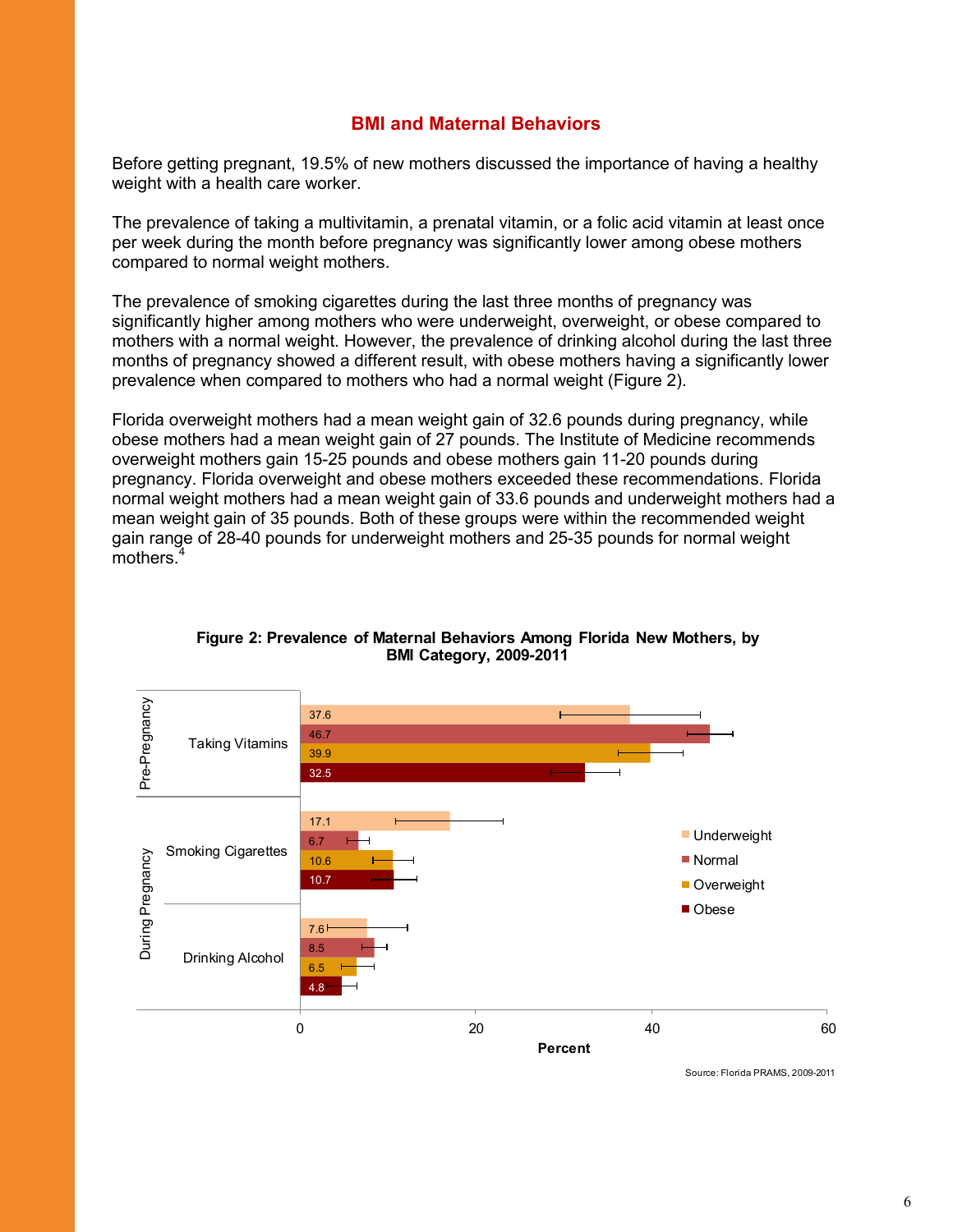## **BMI and Maternal Health Conditions**

Compared to mothers with a pre-pregnancy BMI in the normal category, mothers in the obese category had a significantly higher prevalence of gestational diabetes, high blood pressure, early labor pains, and severe nausea, vomiting, or dehydration.

Overweight mothers, compared to normal weight mothers, had a significantly higher prevalence of high blood pressure during pregnancy.

Underweight mothers had the highest prevalence of severe nausea, vomiting, or dehydration during pregnancy and early labor pains. The prevalence for both of these conditions was significantly higher compared to normal weight mothers (Figure 3).



#### **BMI and Cesarean Sections**

The prevalence of cesarean sections significantly increased as the mothers' BMI level increased. Each BMI level had a significantly higher prevalence of cesarean section deliveries than the previous BMI level. More than half of obese mothers delivered their babies by cesarean section. This rate was 1.45 times as high as normal weight mothers (Figure 4).

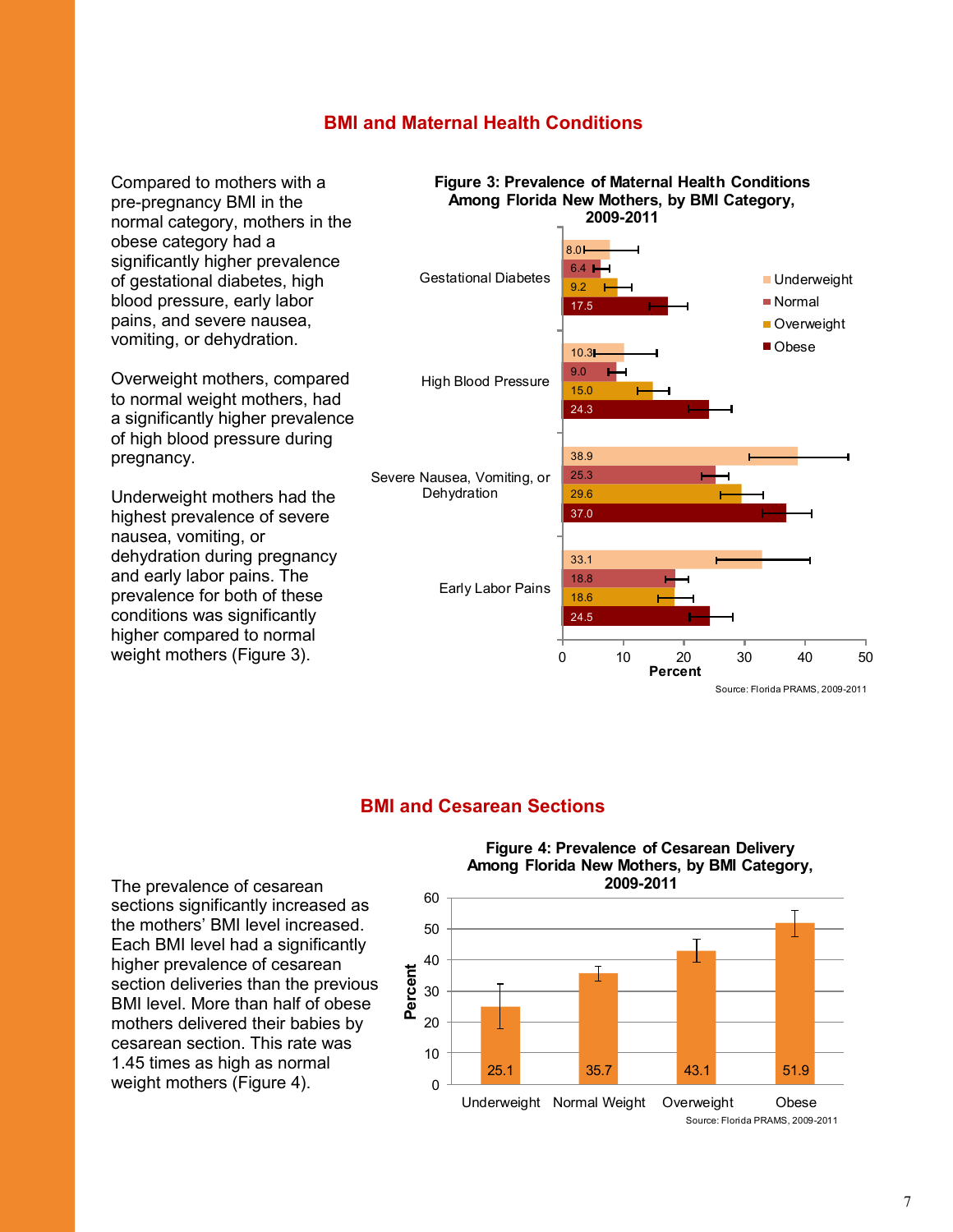## **BMI and Infant Outcomes**

Infant low birth weight, defined in this report as 2,500 grams or less, was significantly higher among underweight mothers than normal weight mothers. Conversely, very low birth weight, defined as an infant weighing 1,500 grams or less, was highest among obese mothers, and their prevalence was significantly higher compared to normal weight mothers.

Large for gestational age means that an infant was born larger than expected based on the number of weeks of pregnancy.<sup>5</sup> In this report, large for gestational age was measured as an infant having a birth weight above the ninetieth percentile of all babies born at the same gestational age. Obese mothers had a significantly higher prevalence of giving birth to babies large for gestational age compared to normal weight mothers.

Preterm infants are born earlier than 37 weeks of pregnancy. Obese mothers had a significantly higher prevalence of giving birth to a preterm infant compared to normal weight mothers.

Additionally, compared to mothers who were a normal weight, mothers who were obese had a significantly higher prevalence of infant entry into the NICU (Figure 5).

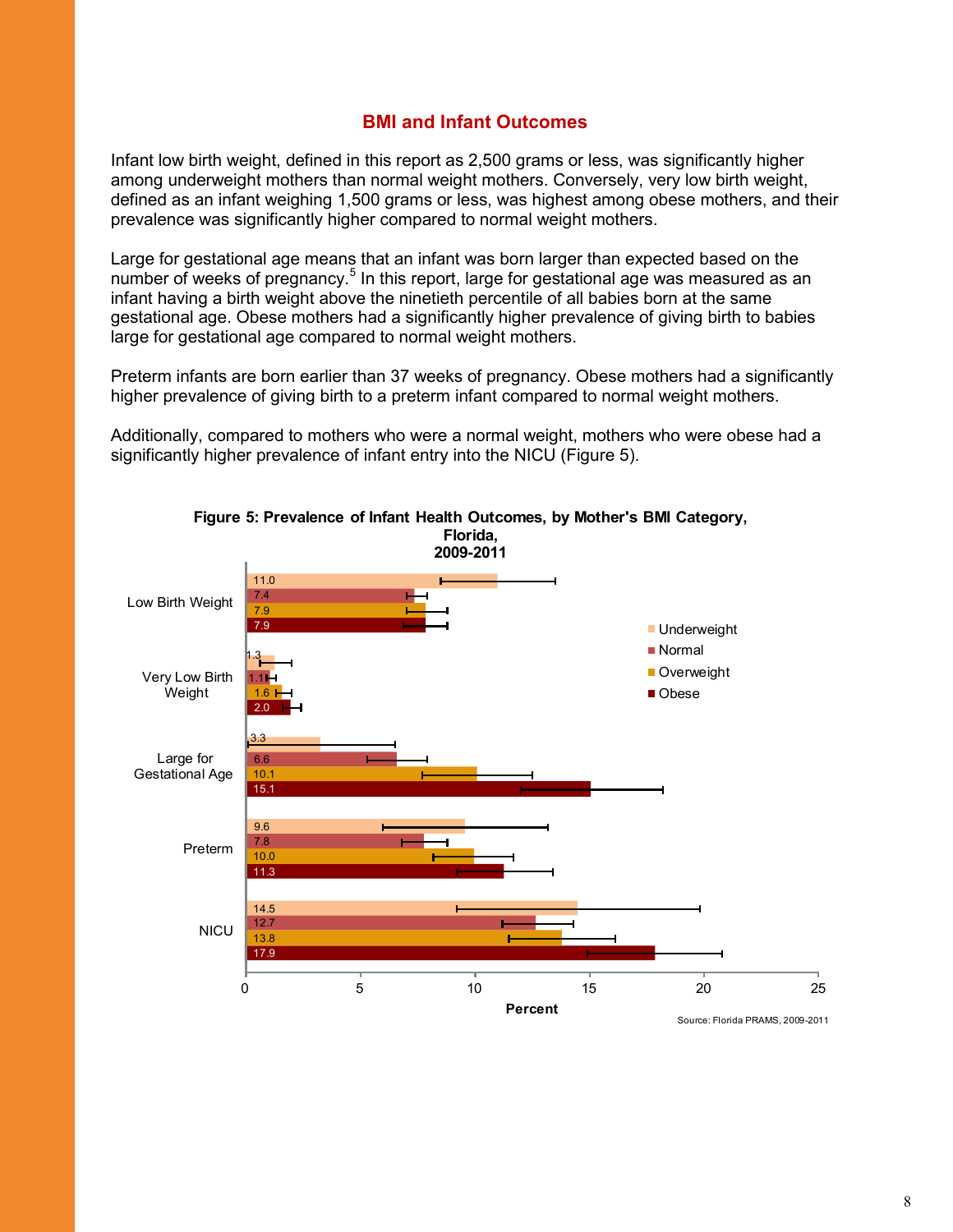# **BMI and Maternal Postpartum Health**

Both obese and underweight mothers were most likely to report that they often or always felt down, depressed, or sad after pregnancy. However, compared to normal weight mothers, there was no significant difference.

Compared to normal weight mothers, obese mothers had a significantly higher prevalence of often or always feeling hopeless after pregnancy and often or always feeling slowed down after pregnancy (Figure 6).





Compared to mothers in the normal BMI category, there was a significantly lower prevalence of ever breastfeeding among obese mothers. When the infant was four weeks old, underweight mothers and obese mothers had a lower prevalence of breastfeeding than normal weight mothers. When the infant was 12 weeks old, all non-normal BMI categories—underweight, overweight, and obese—had a lower prevalence of breastfeeding than normal weight mothers (Figure 7).



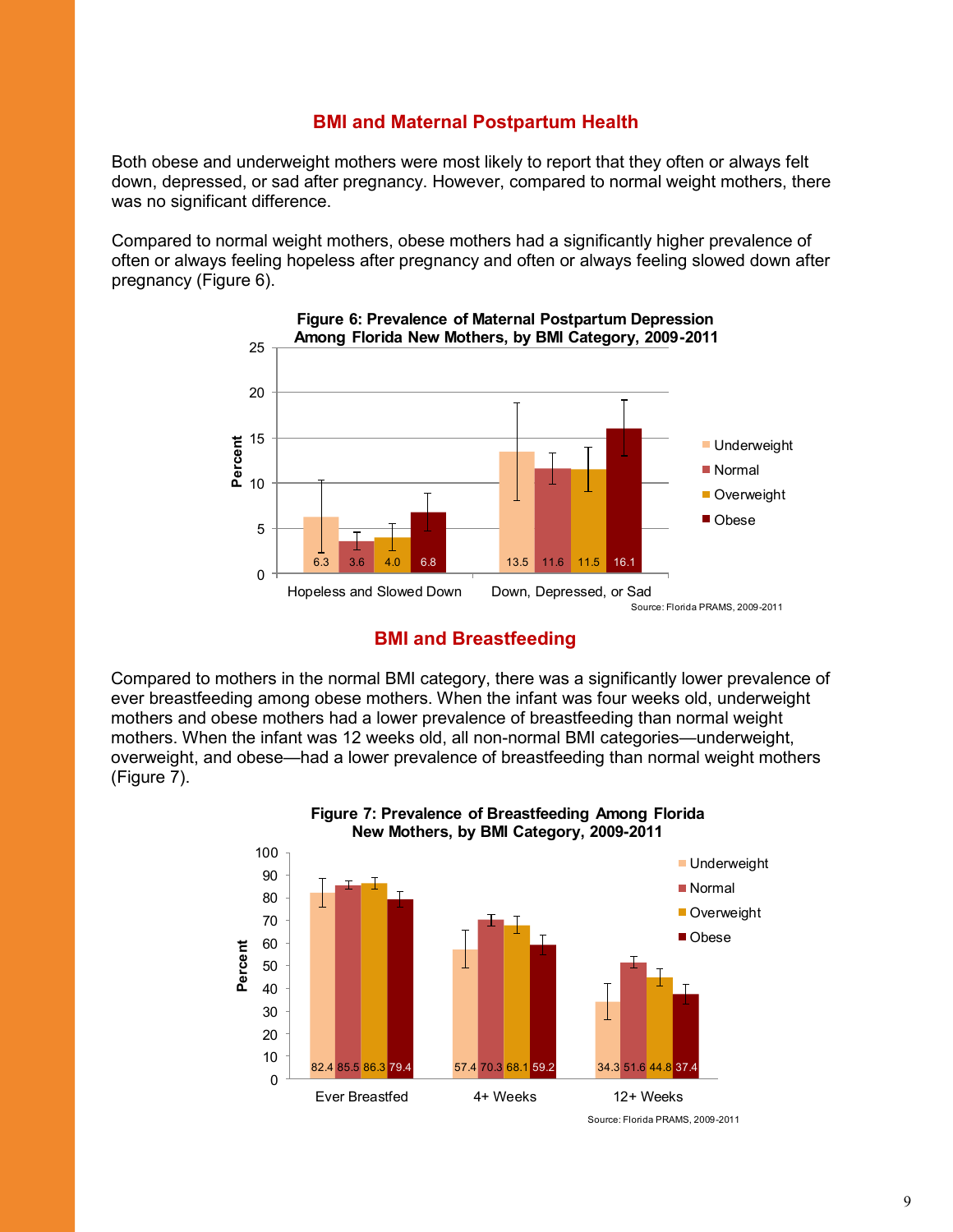# **Recommendations for Women**

- Women who believe they may get pregnant in the future should discuss the importance of being at a healthy weight with their doctor or health care provider.
- Women who are pregnant should know the recommended amount of weight to gain during pregnancy for women in their BMI category.
- Every pregnancy is different. Women should discuss their specific needs with a doctor or health care provider to determine what is right for them and their pregnancy.

# **Resources for Pregnant Women, New Mothers, and Families**

- Call the Family Health Line at 1-800-451-2229 or go to www.floridahealth.gov/programs-and -services/womens-health/index.html for more information about being healthy before, during, and after pregnancy.
- Go to the Healthiest Weight Florida website at www.healthiestweightflorida.com for more information about the importance of being a healthy weight.
- Get information about good nutrition for women, infants, and children through the WIC program at www.floridawic.org or by calling 1-800-342-3556.
- Contact the Healthy Start Coalition for information and resources to have a healthy pregnancy and baby. Find your local Healthy Start Coalition here: www.healthystartflorida.com/find-a-coalition.
- Find tips for quitting smoking by calling the Florida Quitline at 1-877-822-6669 or going to www.tobaccofreeflorida.com
- For information about breastfeeding, go to www.womenshealth.gov/breastfeeding.

# **References**

- 1. Centers for Disease Control and Prevention (CDC). About BMI for Adults. Retrieved from: www.cdc.gov/healthyweight/assessing/bmi/adult\_bmi/index.html.
- 2. Leddy M, Power M, Schulkin J. The Impact of Maternal Obesity on Maternal and Fetal Health. Rev Obstet Gynecol. 2008 Fall; 1(4): 170–178.
- 3. Guttmacher Institute. Family Planning Perspectives. Being Underweight Does Not Raise the Risk of Most Pregnancy Complications. 2001 July/August; 33(4).
- 4. Institute of Medicine. [2009]. Weight Gain During Pregnancy: Reexamining the Guidelines. Retrieved from: www.iom.edu/~/media/Files/Report%20Files/2009/Weight-Gain-During-Pregnancy-Reexamining-the-Guidelines/Report%20Brief%20-%20Weight%20Gain% 20During%20Pregnancy.pdf.
- 5. MedlinePlus. Large for Gestational Age (LGA). Retrieved from: www.nlm.nih.gov/ medlineplus/ency/article/002248.htm.